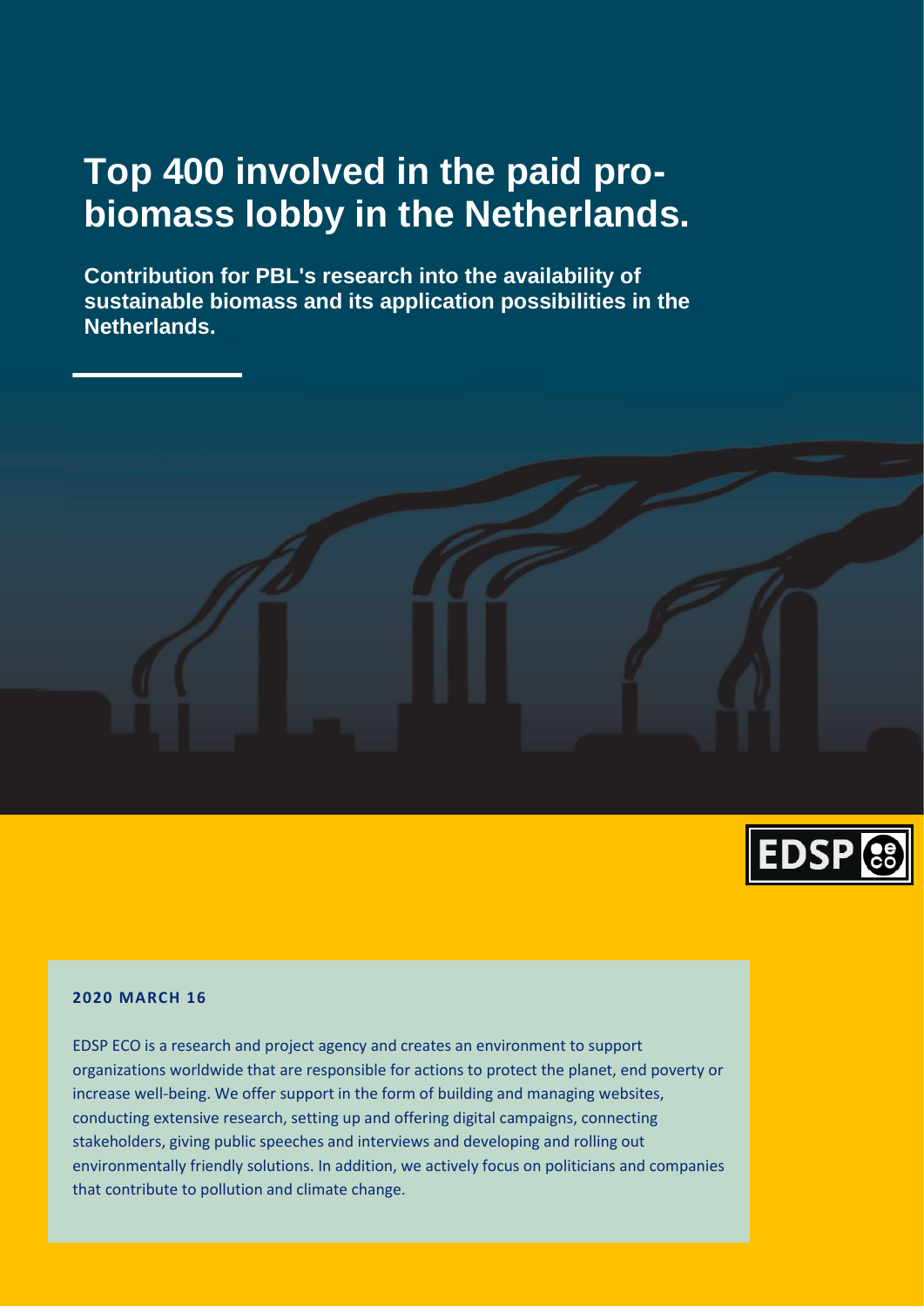# **Top 400 people involved in the paid pro-biomass lobby in the Netherlands**

EDSP ECO contribution for the PBL's research into the availability of sustainable biomass and its application possibilities in the Netherlands.

# **Introduction**

Many things can go wrong in the production and application of science. Partly in response to parliamentary questions, in 2005 the Minister of Education, Culture and Science asked the Royal Netherlands Academy of Sciences (KNAW) to advise on [safeguarding the scientific independence of](https://www.biomassmurder.org/docs/2005-09-00-knaw-wetenschap-op-bestelling-over-de-omgang-tussen-wetenschappelijk-onderzoekers-en-hun-opdrachtgevers-dutch.pdf)  [research](https://www.biomassmurder.org/docs/2005-09-00-knaw-wetenschap-op-bestelling-over-de-omgang-tussen-wetenschappelijk-onderzoekers-en-hun-opdrachtgevers-dutch.pdf) which is carried out by researchers in the public sector on behalf of third parties. The KNAW found that clients often live in worlds with objectives and values and norms (business, politics, interest groups, etc.) that are very different from those that researchers and science should use. The pressure to let their own objectives predominate can be high with clients, which in unfavorable cases can translate into pressure on the researchers. Publications and informal conversations suggest that derailments occur: the design of the research, the data collection and the interpretation are sometimes adjusted to obtain a favorable outcome for the client, and the publication of that outcome is sometimes prevented, delayed or adapted to the wishes of the client. client. This applies to research assignments from governments and interest groups as well as to industrial clients. However, the KNAW's recommendations to prevent independent research from designing, conducting, interpreting and publishing the research being improperly influenced by the interests of the client have not been followed, with disastrous consequences. Follow The Money (FTM) has published [23 articles the past 5](https://www.ftm.nl/dossier/wetenschap-op-bestelling)  [years on this matter.](https://www.ftm.nl/dossier/wetenschap-op-bestelling)

EDSP ECO is committed to protecting science and society from bad or deliberately misleading products that are disclosed as products of good scientific research and ha[s done extensive research](https://www.biomassmurder.org/research/lobby-facts.html) over the past year on the paid pro-biomass lobby in the Netherlands. Several Dutch universities, research agencies and companies are involved in this. We provided our findings as input for the research by the Netherlands Environmental Assessment Agency (PBL), which serves as the basis for the advice of the Social and Economic Council (SER) with regard to the use of biomass in the Netherlands. We are a nonprofit foundation which consists entirely of volunteers who work with local and national initiatives and organizations to develop innovative sustainable technologies and solutions for the transition to a circular economy. With our research and project agency, we support organizations responsible for actions to protect the planet, end poverty or increase well-being. We provide support in the form of building and managing websites, conducting extensive research, setting up and offering digital campaigns, connecting stakeholders, giving public speeches and interviews and developing and rolling out environmentally friendly solutions. In addition, we actively focus on politicians and companies that contribute to pollution and climate change.

EDSP ECO Foundation M: +31 (0) 6 2888 3999 W: [www.edsp.eco](http://www.edsp.eco/)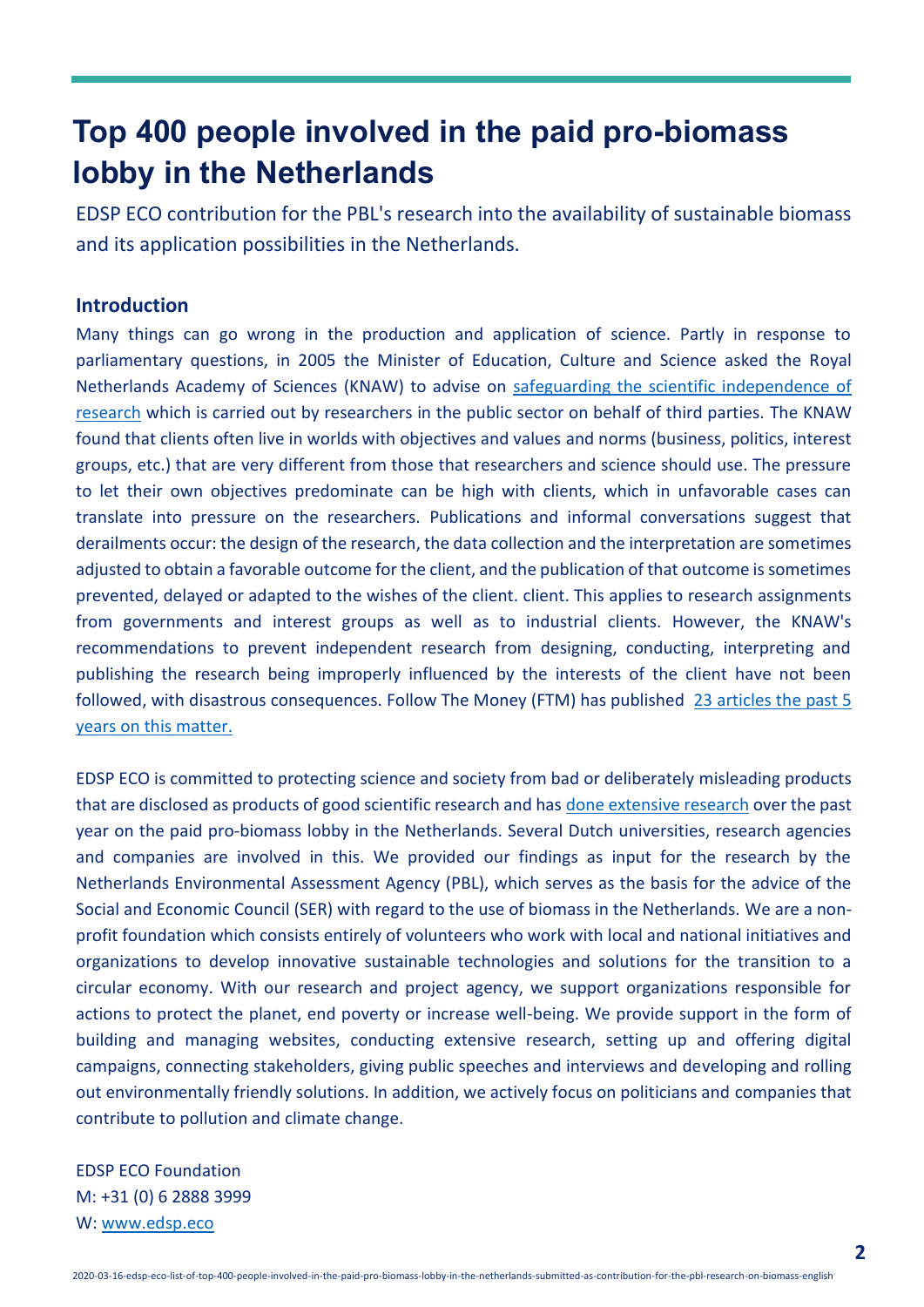### **Research into the paid pro-biomass lobby**

This research is part of an extensive study into the paid pro-biomass lobby activities in the Netherlands. The full study consists of the following 6 parts which will be published on the following website: [www.biomassmurder.org/research/lobby-facts](https://www.biomassmurder.org/research/lobby-facts.html)

Part 1: [Energy companies](https://www.biomassmurder.org/research/lobby-facts.html#energy-companies) **Part 4[: Consultants en lobbyists](https://www.biomassmurder.org/research/lobby-facts.html#consultants)** Part 2: [Politics and civil](https://www.biomassmurder.org/research/lobby-facts.html#politicians) servants Part 5[: Certification](https://www.biomassmurder.org/research/lobby-facts.html#certification) en subsidies Part 3: [Scientists](https://www.biomassmurder.org/research/lobby-facts.html#scientists) **Part 6: Banks [and investors](https://www.biomassmurder.org/research/lobby-facts.html#investors)** 

## **List of the top 400 people involved in the paid pro-biomass lobby in the Netherlands**

The persons in this list are affiliated with organizations that have a financial interest in the use of biomass and are involved (directly or indirectly) in the paid pro-biomass lobby in the Netherlands.

Ad van Wijk Chairman of the Board Ecofys and Econcern Owner Future Energy Systems Albert Dorland CO Founder at Escom Albert Fischer CEO at Perpetual Next Alex Ouwehand Director Natuur en Milieufederatie Alex van Gelder Biomass Production Planner at Staatsbosbeheer Alexander van der Vooren Senior beleidsmedewerker at SER Alexandra van Huffelen Director New Energy Business Unit, Member of the Senate, State Secretary for Finance Alexander van Hunnik Engineer at BTG Biomass Technology Group BV Alexander van Ofwegen Director Vattenfall warmte & productie NL Alois Clemens Board Member of Bios Comunidad Sustentable Alwin Hoogendoorn Manager Avans Owner Hoogendoorn Holding BV Anco Hoen Senior Researcher PBL and Consultant CE Delft André Faaij **Director of Science at ECN Part of TNO** Angelika Voss Adviescommissie Duurzame Biomassa voor Energietoepassingen (ADBE) at MINEZ Anne Marie Taris License Coordinator Borssele at Tennet Anne Reichgelt Advisor Vereniging van Bos and Natuurterreineigenaren VBNE Coalitie bos en hout Annemarie Jorritsma Member Eerste Kamer Der Staten Generaal Chair Bosschap Annemarie van Der Rest HSSE Manager Shell and Board Member CE Delft Annette Ter Kuile Ministerie LNV and Federatie Particulier Grondbezit Annita Westenbroek Director Dutch Biorefinery Cluster Anouk van Grinsven Senior Researcher and Consultant at CE Delft Arend Jan van Bodegom Advisor CDI Wageningen University Research Arjan Alkema<br>
Deputy Director at FSC Netherlands Arjan Snel Head of the Dutch Forest Administration at the Province of Gelderland Arjen Brinkmann Consultancy on Bioresources Management & Certification Arjen De Jong Consultant at Blueterra Arno van Gestel **Director Sales Heat Vattenfall** Arthur van Wylick Director Boardmember CEO Owner Essent EDSN BV NEDU RGS Eneco Delta TGOC BV Auke Jan Veenstra Program Manager at Klimaat en Energie LTO Noord Ayla Uslu Senior **Researcher at ECN Part of TNO** Bart Dehue **Program Manager Green Heat at Vattenfall** Bart Strengers **Researcher Planbureau Voor de Leefomgeving PBL** Bart van Der Ree Consultant Econcern General Manager Ecofys UU USI SqconsultBV Owner Sustainomy Bart van Gogh Trajectmanager Energietransitie at Deventer City Council Bart Willem Ten Cate **Exxon Essent Argos Owner Refuel BV**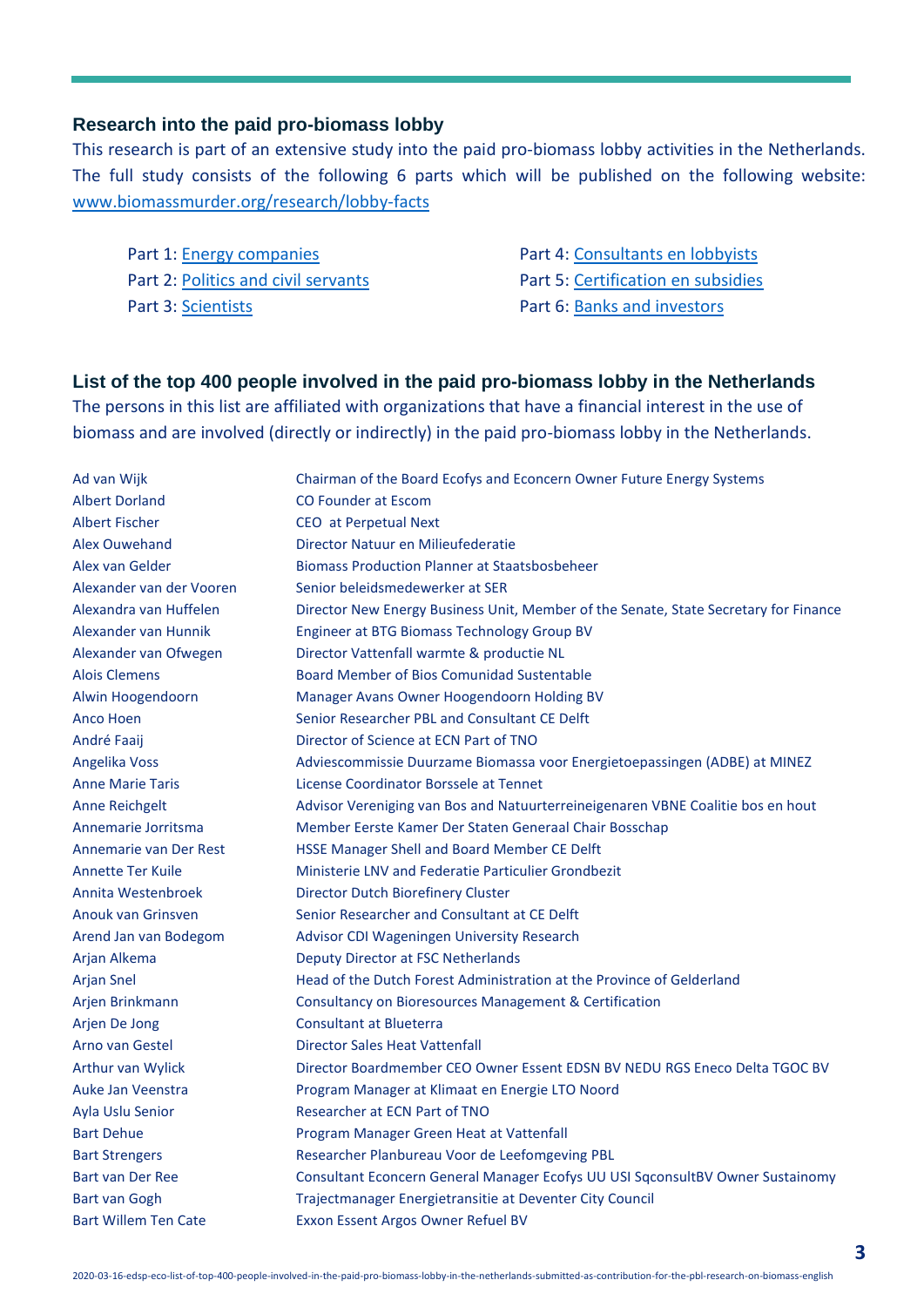Benno Schepers Manager at CE Delft Christiaan van Eekhout **Advisor at Eneco** Dominic Boot Director VNPI Ed Buddenbaum **Advisor at MINEZ** Elke van Thuijl **Advisor** at RVO Ella Lammers Senior Advisor at RVO Evert Den Boer CEO at Greenchoice

Bas Eickhout Leading Candidated Groenlinks European Union Berien Elbersen Senior Researcher Alterra Wageningen University Bert Annevelink Senior Scientist at Wageningen University Bert Daniels Coordinator National Energy and Climate Policy ECN Bert Den Ouden Managing Director Energy and Sustainability at Berenschot Bert Klerk **Director MINEZ Advisor Royal HaskoningDHV Boardmember CE Delft** Bert Stuij Manager at Rijksdienst Voor Ondernemend Nederland RVO Bert van De Beld Director Technology at BTG Biomass Technology Group BV Bettina Kampman Manager Energy at CE Delft Birger Kerckow Head of Department FRN Bioenergytrade IEA Bioenergy ETIP EBTP Bregje van Keulen Senior Beleidsmedewerker MINEZ RVO and Platform Groene Grondstoffen Carlo Hamelinck **Associate Director at Navigant formerly Ecofys** Carsten Huljus Chief Executive Officer Sustainable Biomass Program SBP Casper Tigchelaar Senior Researcher at ECN Part of TNO Cathrien De Pater MINEZ and Researcher at Wageningen University Cees Veerman Chair Natuurmonumenten Minister van LNV and MINEZ Christiaan Van-der Meijden Consultant at Biomass Energy Engineering Cor Leguijt **Cor** Leguijt Manager Fuels and Cities at CE Delft Cor Von Meijenfeldt Member of the Board at Natuur Biodiversiteit MINEZ Corné Boot **Head of Government Affairs BP** Daan Peters **Associate Director at Navigant** Danielle De Nie CO Founder and Director at Wijland Dave De Lange Manager Energietransitie Regio Amsterdam and Utrecht at Eneco David Borgman Director at Borgman Beheer Advies Forestry Consultants at Probos David De Jager Associate Director at Ecofys and Grow Independent Consultant Dian Phylipsen Consultant Ecofys Director at Sqconsult BV Dick Tommel Member of the House of Representatives, Chemicals Consultant Chair Platform Bioenergie Diederik Samsom Consultant Strategisch Advies Energie and Technologie Dorette Corbey Chair Duurzaamheids Vraagstukken Biomassa Ed Nijpels Director at SER and Minister VROM and Chair at het Bosschap Edward Pfeiffer Senior Consultant Energy and Projectmanager Circular Economy at Royal HaskoningDHV Eelco Den Boer Senior Consultant at CE Delft Emiel Hanekamp Senior Expert Biomass Sub Sahara Africa Shareholder Partners for Innovation BV Emiel van Dorp Lead Performance Engineer at RWE Generation SE Eric Evers Sales Manager Evers Renewable Energy Consult Eric van Den Heuvel Member of the Platform Duurzame Biobrandstoffen Eric-jan Tuininga TNO Bestuur Club van Rome Nl Chair Bezinningsgroep Energie Lobbyist 4 Essent RWE Eric Wiebes Consultant Shell, McKinsey, OC&C, Minister of MINEZ Erik Huis Board Member Parenco Hout BV, Chair of the Board CEG Clean Electricity Generation Erika De Visser MINEZ CCS Consultant Ecofys, Manager at Nederlandse Energie Data Uitwisseling Evelien Verbij Director at Vereniging van Bos and Natuurterreineigenaren VBNE Ewald Breunesse Manager Energy Transitions at Shell Floortje van Der Hilst Assistant Professor at Utrecht University Fokke Goudswaard Chair Platform Bio Energie and CE Delft and Advisor at Eneco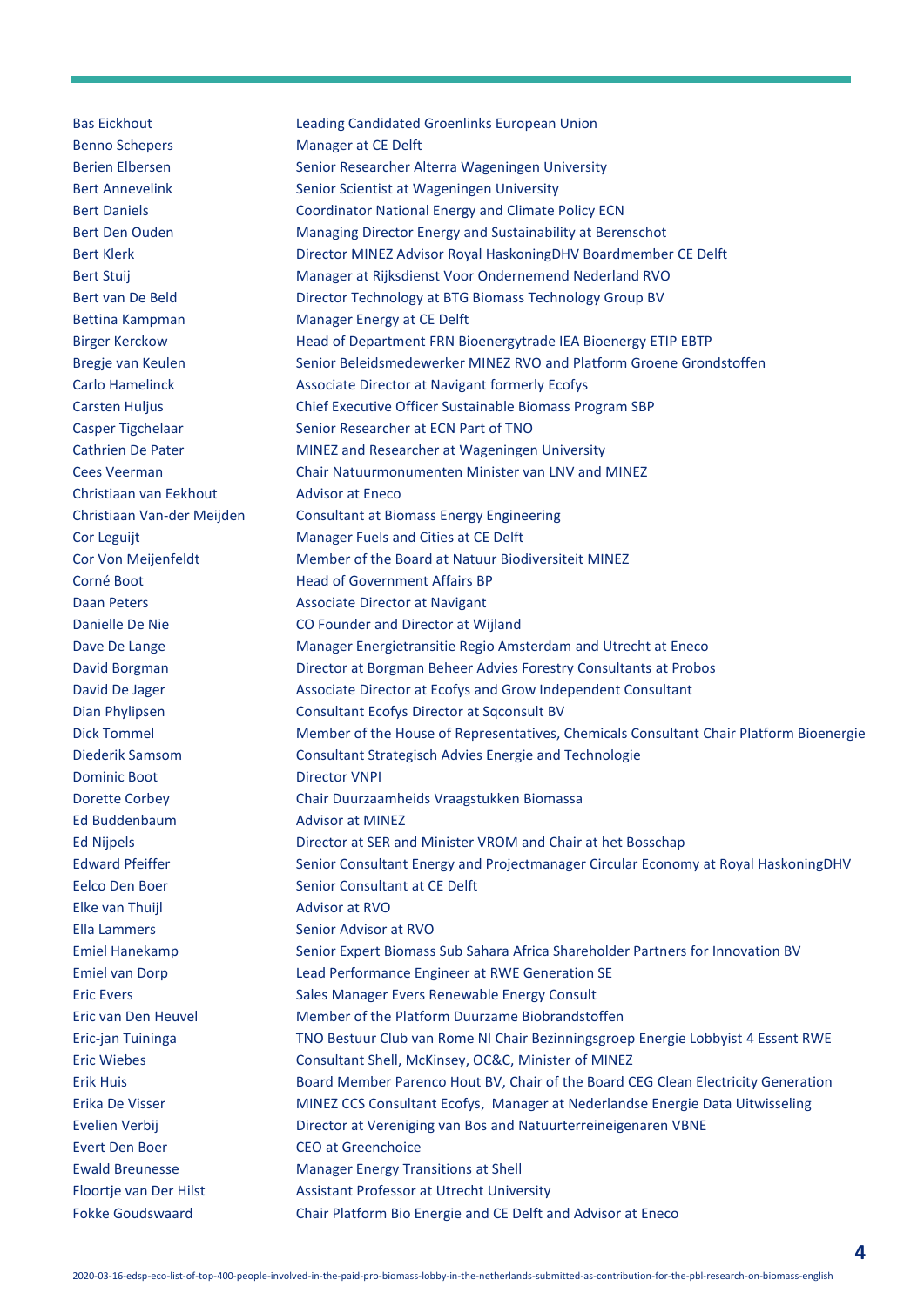Francis Sullivan Deputychair at Responsiblesteel and Senior Adviser HSBC Bank and SBP Board Member Frank van Erp Senior Advisor at Rijksdienst Voor Ondernemend Nederland RVO Frank van Hedel **Accountmanager at Stichting Buitenfonds** Frank Wiersma Projectmanager Royal HaskoningDHV Shell Ecofys Electricity Market Developer at Tennet Frans Borgonje Bestuurslid VBNE NVBE FBEG Frans Debets Owner Debets BV and Director at ICRA Frans Feil Consultant BTG Biomass Technology Group BV Coordinator Bioenergiecluster Oost NL Frans Rooijers **Director at CE Delft** Freek Smedema Senior Consultant Biobased Economy at RVO Freek van Den Heuvel Manager Business Development Investments at NV Rewin Frits Bruijn Experienced Board Member and Consultant at EON and Uniper Frits Mohren Professor of Forest Ecology and Forest Management at Wageningen University Frits Verheij Consultant at TNO Owner TKI Urban Energy Geert Bergsma<br>
Manager at CE Delft Gemma Reece Toop Consultant at Ecofys Navigant George Brouwer Strategic Consultant Deal Maker and Program Manager at Garage RD Gerard Smakman Senior Advisor Duurzaamheid Voor Overheden Gerben Geilenkirchen Senior Researcher Planbureau at PBL Gerben Meijer **Sustainability Manager at Eneco** Gerda Verburg Member Tweede Kamer Der Staten Generaal Minister LNV Gerhard Muggen Managing Director at BTG Bioliquids BV Gerrit Boon CEO at ENGIE Gerrit Jan Koopman Director at VNP Gerrit Meester **Policy Advisor Ministerie NLV Landbouwcomite OESCO** Gerrit-jan Zijlstra **Director NV energie Nuon CEO and Board Member at Econcern Greenchoice Cogen EDN** Gert Jan Nabuurs Professor European Forest Resources Wageningen University Adv Comm Sust Biomass Gert Jan van Den Born Researcher Planbureau at PBL Gertjan Dahm Senior Project Manager at Royal HaskoningDHV Guisson Ruben Project Manager Biobased Economy at Vito Hamid Mozaffarian **Ingeneur at ECN Part of TNO** Hank Bartelink Director Bestuurder at De12landschappen Hans Alders Director Hans Alders Procesregie en Advies BV Hans Eerens Researcher at the PBL Hans Elzenga Climate Policy Researcher at PBL Hans Langeveld Director Biomass Research Wageningen University Research Hans van Klink Owner Marohi BV Dutch Sustainable Development BV Hans Warmenhoven Partner at De Gemeynt and Senior Advisor at EBN EnergieBeheer Nederland Hans Wassenaar **Projectmanager at AVR** Hans Wiltink Partner at de Gemeynt, Chairman NDSM, Consultant ISPT Hans Wouters Project Programmaleider Warmtenetten Subsidies Provincie Gelderland Hans-peter Oskam Strategy and Management Consultant at Royal HaskoningDHV Manager Netbeheer NL Har van Himbergen Policy Advisor at MINEZ Harmen Willemse Programme Manager Scheme Management at NEN Harold Veldkamp COO Operationeel Director at New Energy Coalition Harrie Knoef Senior Expert Biomass at Knoef Consultancy Harriette Bos Program Manager Biobased Economy at the Wageningen University Harry Croezen Biomass Lobbyist at Royal HaskoningDHV and CE Delft Heleen De Coninck Associate Professor at the University of Nijmegen Helma Kip **Ennatuurlijk PGGM Veolia & Essent-strategy Lobbyist** Ennatuurlijk PGGM Veolia & Essent-strategy Lobbyist Hemmo Hemmes Advisor at NBKL Henk Vink **Bruins and Kwast Biomass Management**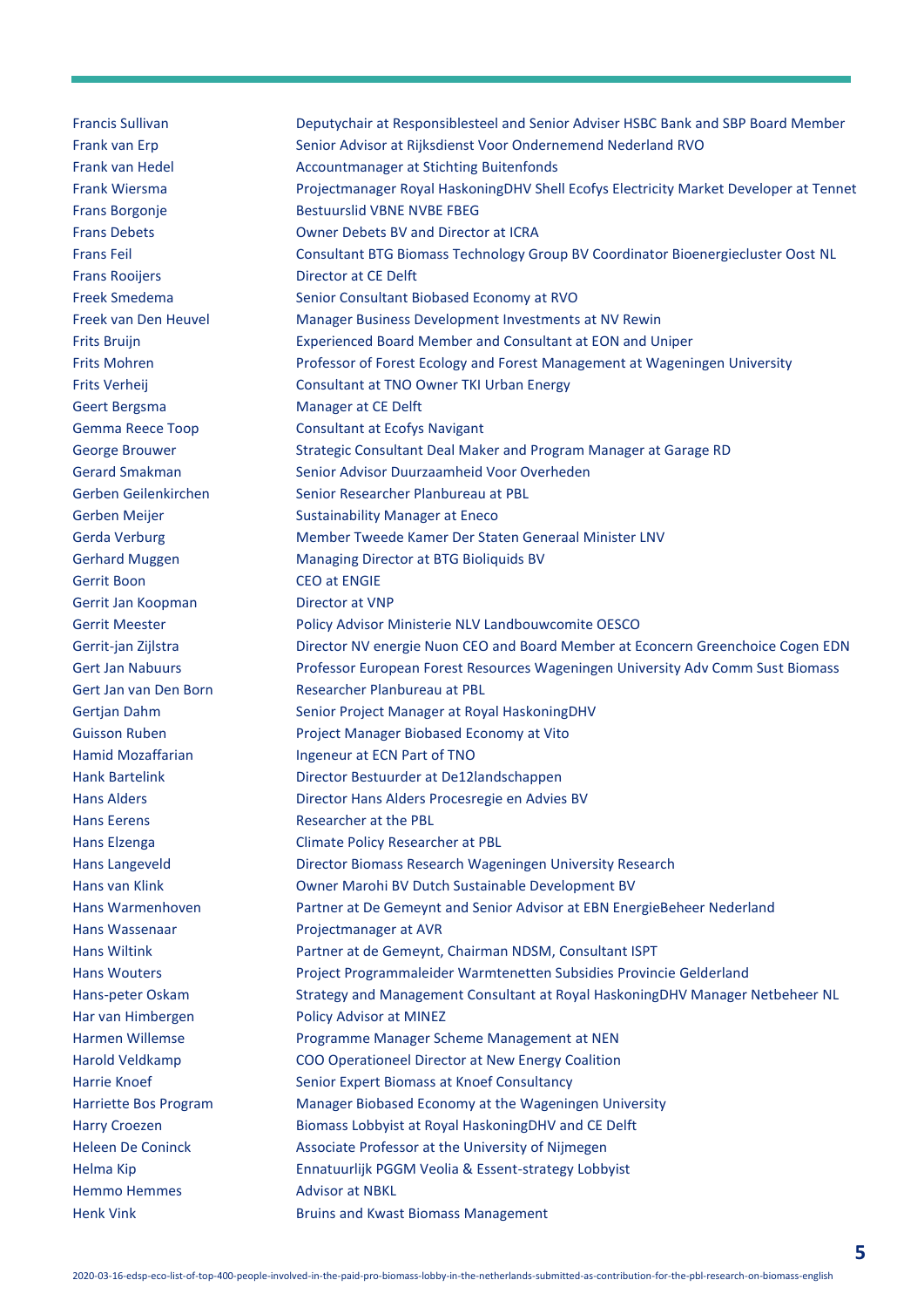Henk Wanningen Director at the Dutch Forestry and director of EnergiehoutBV and Bioenerco BV Henri Bontenbal Senior Strategy Consultant at Stedin Herman Den Uil **Research Manager Biomass and Energy Efficiency at ECN Part of TNO** Herman Exalto Director Eneco and Ennatuurlijk and Program Manager EnergieBeheer Nederland EBN BV Herman Wijffels Professor UU and Chair at SER and Governor at the Worldbank Hinz Roel Biomass Manager at Essent RWE Senior Manager at Nuon Vattenfall Hiroyuki Asano Consultant at the New Energy and Industrial Technology Development Organization Hugo Buis Director at Eneco and Manager Renewable Energy Shell Huib Silvis Economist and Policy Analyst at Wageningen Economic Research Huib van Essen Manager and Strategic Consultant at CE Delft Gedeputeerde Provincie Utrecht Hylko Brandsma Member of the board at Labee Group Energy Pellets Moerdijk Ingrid Pouw Director at Essent and Alliander Ingvar Landalv Senior Advisor Fuels and Energy Consulting Jaap Jelle Feenstra Public Affairs Officer Havenbedrijf Rotterdam Jaap Kiel **Program Development Manager Biomass at ECN** Jaap Koppejan Managing Director at Probiomass BV and Bioforte Jaap van Den Briel Senior Advisor Probos, Coalitie Bos en Hout, PHN and FPG Jaap Willem van Hal **Innovation Manager Biorefinery Senior Consultant at TNO Energy Transition** Jacco Minnaar Managing Director at Triodos Jacob Vermeulen Management Consultancy ARN BV Jacqueline Cramer Professor at Utrecht University and formerly Mininster of Environment Jan Demmer CO Founder at Jalo Biopellets Jan Gerbrandy Member of the European Parlement Jan Jaap De Graeff **Director VNO-NCW and Natuurmonumenten Chair VROM Unie van Waterschappen** Jan Oldenburger **Director at Stichting Probos** Jan Paul van Soest Director at CE Delft and Chair at de gemeynt Jan Pieter Verwiel General Counsel Company Secretary at Eneco Jan van Der Meer Commissioner at the Province of Gelderland Jan Vroonhof Senior Researcher at CE Delft, consultant Royal HaskoningDHV and Owner Consultancy Jarno Dakhorst **Consultant at NEN** Jasper Vis **Copernicus Institute (UU) Researcher, VROM**, Stichting Natuur & Milieu, Ecofys, Taqa Energy, Director Netherlands at Ørsted-dong Energy, Senior Advisor at Tennet Jasprina Kremers Consultant at Stichting Probos Jean Marc Jossart Secretary General Bioenergy Europe Former AEBIOM Jeannette van Rijsoort Advisor Bosgroepen SNL Subsidies Programmleader at Biobased Economy Province GL Jeroen Daey Ouwens Senior Officer at ECN Jeroen De Beer Director at Navigant former Ecofys Jeroen Dijsselbloem Chair at the Onderzoeksraad voor Veiligheid, Minister of Finance Jeroen Larrivee Consultant at Blue Terra Energy Experts Biomass Subsidies Jeroen Oorschot Consultant at Borgman Beheer Advies Forestry Consultants Jeroen Sluijsman Projectleader at Wageningen University Research Jeroen van Der Veer CEO of Royal Dutch Shell Johan Sanders CEO at Sanovations BV Johan van De Gronden Director at World Wildlife Foundation Johan Wesselink Consultant at Faunazaken Facilitator Landbouw en Natuur John Bouterse Managing Director at Twinnovate BV John Keppler **Chairman and CEO at Enviva IP and Sustainable Biomass Program SBP Board Member** John Kerkhoven Senior Manager Imperial Chemical Industries Director Quintel and Partner at Kalavasta John Neeft Secretary Advies Commissie Biomassa at Rijksdienst voor Ondernemend Nederland RVO Jolein Baidenmann Transition manager and Lobbyist at MINEZ Joop Oude Lohuis **Projectmanager Gasunie Policy Officer Energie NL Head PBL EP Utrecht Director Ecofys**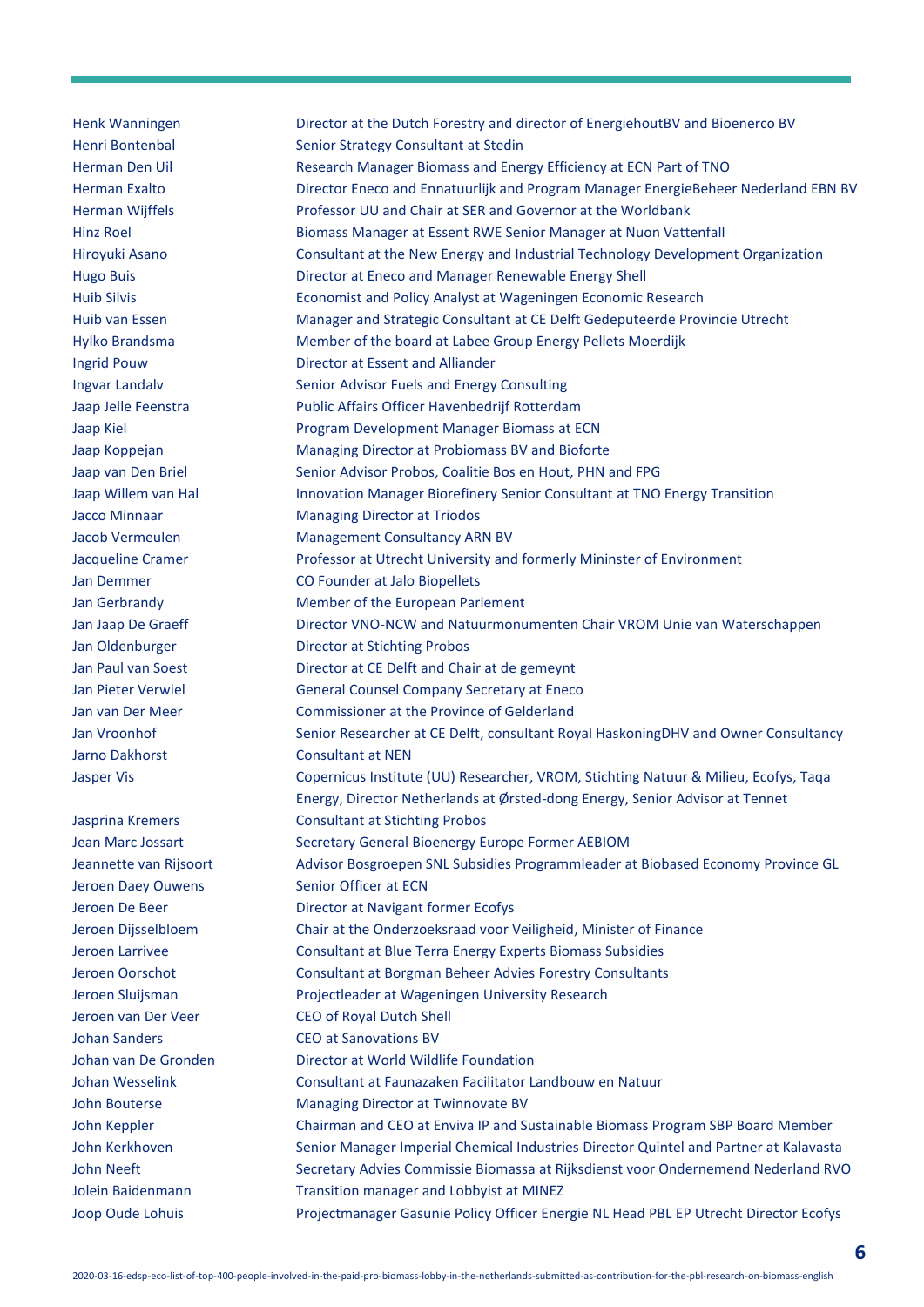Joop Spijker Researcher at Wageningen University Research Joost Greunsven Consultant Enexis mgmt Trainee Essent Business Analyst RWE Market Developer Tennet Joost van Stralen Researcher at ECN Part of TNO Jos Cozijnsen Carbon Specialist Attorney at Climate Neutral Group Jos Ros Projectleader at PBL Jos van Buijtenen Emeritus-professor at Delft-university Owner V-beta BV Founder Tri-o-gen BV Joyce De Wit Advisor at RVO Jurgen Ganzevles **Research Program Director at Eindhoven University** Karen Lagendijk Director at Nuon Vattenfall Karina Veum Senior Beleidsonderzoeker at ECN Part of TNO Karlijn van Lierop Director at Mn Investment Katharina Andres **Business Developer Energy Transition TNO** Kees Boon Chair at Bosbouw Hout FSC Kees De Gooijer **Chief Inspiration Officer at TKI Biobased Economy** Kees Faber Chair at Platform Hout Nederland Kees Kwant Senior Expert Bioenergy at Rijksdienst Voor Ondernemend Nederland RVO Kees Stap Director at Ecofys and Energiepaleis and Chairman Natuur en Milieufederaties Kees den Blanken Director at KNP, KEMA, Board Member Nuon Cogen, Director at 4EEES Kees van Dalen Strategisch Advisor for Enexis Kees van Der Leun Director at Navigant Klaas Koop Senior Consultant Project Manager at Royal HaskoningDHV Koen Schoot Senior Scientific Employee at PBL Koen Tankink **Example 20 Froject Engineer at RWE Generation SE** Kornelis Blok Professor at Delft University and founder Ecofys (Navigant) Krijn Braber Senior Strategic Consultant at Infinitus Leen Kuiper Senior Advisor and Sales at Solar PV Leo Brouwer Manager Energy Transition at Power Plant Rotterdam Leo Meyer **Freelance Climatecontact Consultancy** Leon Pulles Senior Investment Advisor Managing Partner at Energy Investment Management BV Levien De Lege Manager at ECN Part of TNO Lianda Sjerps Koomen Manager Ecofys Essent Programadirecteur TKI-urban-energy Owner Sjerps-and-komenadviseurs and Consultant MINEZ and Board Member CE Delft Liesbeth Gort **Director at FSC NL** Loek Hermans Minister of OCW, Chair Platform Hout in Nederland PHN Loes Knotter PR Communications Platform Duurzame Biobrandstoffen Lonneke Wielders Director and Board Member at CE Delft Lot van Hooijdonk Councilor at the city of Utrecht Luc Pelkmans Technical Coordinator at IEA Bioenergy Lydia Fryda Researcher at TNO Maarten Afman Senior Consultant at CE Delft Business Market Analyst at Alliander Maarten Arentsen Associate Professor Energy Innovation University of Twente Taskforce BEON Maarten Gnoth Consultant DNV GL Kema Nuon Electrabel GDF Suez ENGIE AWRlloyd Director Hinterland Maarten Herrebrugh CEO at Blackwood Maarten Thijs Manager at Essent and Director Corporate Communication at PGGM Maarten van Dongen Projectleader at Natuur and Milieu Overijssel Taskforce BEON Maarten Willemen Chair AVIH SBHS PEFC VVHN Hoofdproductiegroep Hout Staatsbosbeheer Manja Thiry **Director Business Development at Eneco** Manon Janssen Managing Director and CEO and Ecofys and Chair of the board at Ecorys Marc De Boer Commodity Trader at Ronca (RBCN/RWE Essent/Eneco) Marc Jager **Director at Royal HaskoningDHV Owner of Prodo Consultancy** Marc Londo Strategist at Nederlandse Vereniging Duurzame Energie NVDE and ECN Part of TNO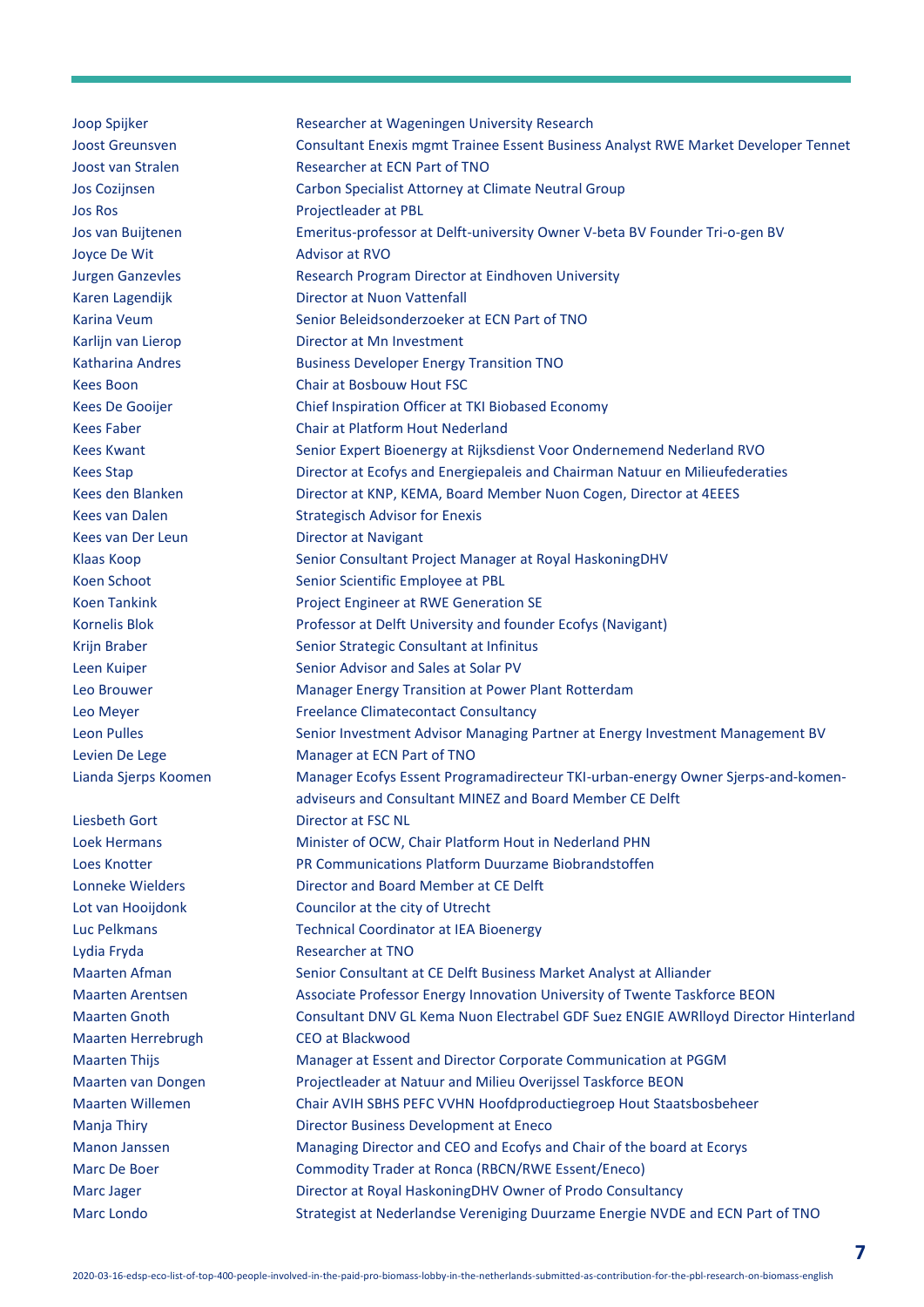Marc Marsidi Consultant at VNP and Kartonfabrieken Ecofys ECN TNO and Researcher at PBL Marcel Cremers Consultant at DNV GL Marcel Galjee **Director Energy at Nouryon** Margriet Kuijper Manager at Shell NAM-BV, Consultant MKC -Tynaarlo Marian van Schijndel Policy Researcher at PBL Marianne Mulder **Project Manager at Veolia** Mariel Rouschop Sustainability Manager at Argent Energy Group Marinus Tabak Plant Manager at RWE Marit van Hout Researcher at PBL Marit van Lieshout **Advisor at CE Delft and Senior Consultant Royal HaskoningDHV** Marjolein Demmers Director of Natuur en Milieu Mark Bouwmeester **Consultant at RWE/Essent** Mark van Benthem Senior Advisor and Director at Probos Mark van Wees Director Capsd-energy Senior Associate Consultant Sqconsult-bv Mark Vonk Gooskenshout Control Union FSC Cert Meulendijks Rondhout Projectleader Energiehout Probos Owner Groen Ing Marko Janhunen **Director Public Affairs at UPM the Biofore Company** Marleen Janssen Groesbeek Consultant Manager Director Board Member Owner DSM Epikournos CE Delft DBA Marnix van Alphen Senior Advisor Public Regulatory Affairs at Vattenfall Martijn Blom Senior Energy and Environmental Economist at CE Delft Martijn Boosten Senior Consultant at Stichting Probos Martijn Root Senior Policy Officer at MINEZ Martijn Sinke GM Commodities Veritas Manager Biomass at Eneco (RBCN/RWE Essent/Eneco) Martijn van Lier **Heat Transition Expert at Bureau Over Morgen** Martijn Verdonk Senior Advisor at Rijksdienst Voor Ondernemend Nederland RVO Martijn Vis **Senior Consultant at BTG Biomass Technology Group Gb** Senior Consultant at BTG Biomass Technology Group Gb Martijn Wagener **Owner of Virida Wagener Group** Martin Junginger Professor at Utrecht University, Copernicus Institute, IEA Bioenergy and lobbyist for RWE Martin Patel **Professor at the University of Geneve** Martine Groenewegen Owner of De Klik Met Biomassa Goed Op Weg Maurits van Den Wall Bake Chair Vereniging van Bos en Natuureigenaren VBNE Maurizio Cocchi Consultant Editor at BE Sustainable Magazine EUBCE ETA Florence Renewable Energies Maxime Verhagen Minister of MINEZ, MINBUZ MINLNV and Vicepremier Meindert Smallenbroek Director Warmte en Ondergrond at MINEZ Michiel Boersma Boardmember of Energiefonds Energygroup CEO Essent President Shell Chair TKI BBE Michiel Hekkenberg Senior Researcher at PBL Mieke Brinkel RBCN Board Member Logistics Manager Coal and Biomass at Essent Miet van Dael **Researcher at Vito** Monique Hoogwijk Program Manager at Alliander Monique Voogt Director Ecofys Managing Director at Sqconsult BV Nathalie Devriendt Expert Biomass at Pro Natura Nico Buskens **Business Developer at Alliander** Nicole van Klaveren Business Manager Dry Bulk and Energy at Port of Rotterdam (RBCN/RWE Essent/Eneco) Niels van Dongen Communications specialist at Essent and RWE and Royal BAM Group BV Nienke Homan Commisioner at the Province of Groningen Olof van Der Gaag Director at NVDE Pallas Agterberg **Director at Alliander** Patricia Osseweijer **Professor at the Delft University** Patrick Jansen Advisor at Probos, Bosbeleidplan, MINEZ, Director at Adviesbureau Bosmeester Patrick Lammers CEO at Essent Patrick Reumerman Consultant at BTG Biomass Technology Group BV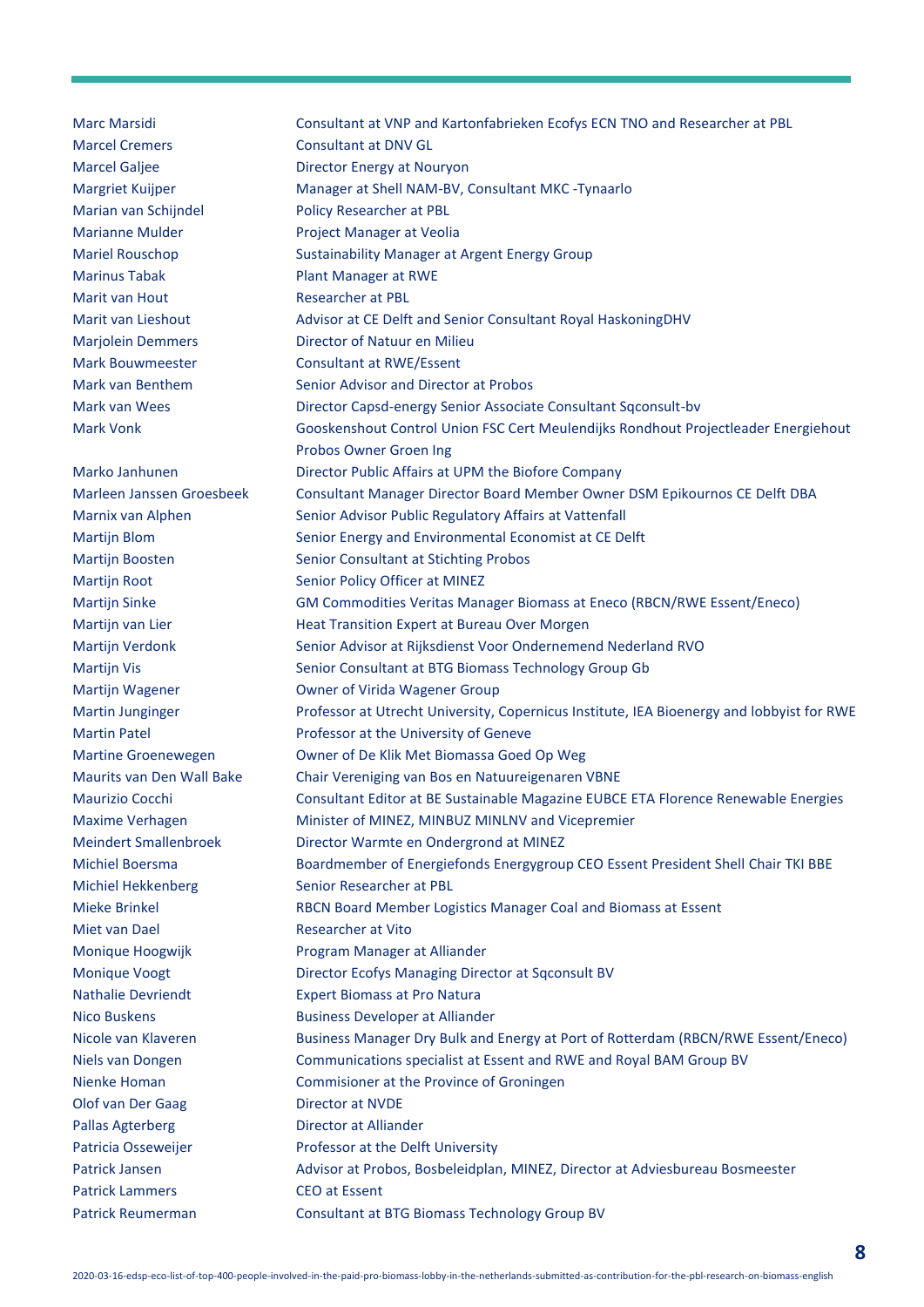Patrik Klintbom Senior Researcher at Rise Chair ETIP, Bioenergy SC Paul Gosselink **Programm Manager at BOM Business Development and Foreign Investments BV** Paul Hendrix Head of the Biomass Desk at Eneco Paul Koutstaal Researcher at PBL Paul van Den Heuvel Director at Centrum Hout and Coalitie Bos en Hout, Boardmember at VVNH Paul van Den Oosterkamp Senior Energy Advisor at ECN Part of TNO Peter De Laat Consultant at Projectburo De Laat Peter Kwant Consultant at Biomassa Upstream Stuurgroep Shell Peter Paul Schouwenberg Vicepresident at RWE Generation SE / Essent Peter Smink CEO at Vattenfall Peter van Den Broek Project and Programleader at Biobased Economy at the Province of Gelderland and Bicon Peter van Der Knaap Policy Officer at Bos en Hout, MINLNV Peter Wolber Business Developer at ENGIE Pier Vellinga **Professor Water en Klimaat and Chairman Urgenda** Pieter Boot Sectorhead at PBL Pieter Koenraad Coach Influencer at Transitie Fossielvrije Circulaire Bio Based Economy Prem Bindraban Director of European Dutch Office IFDC VFRC Puck Bonnier Policy Officer at MINEZ Ralph Brieskorn Policy Coordinator at MINEZ & Climate Reinier Gerrits **Head of Energy and Climate at VNCI** Remco Bal Consultant at DNV GL Business Developer Stadswarmte Amsterdam at Vattenfall Remco Gras **Advisor at RVO** Remko Ybema **Manager External Affairs Energy at Nouryon** Renate van Drimmelen Manager Energy Transition at Triple Solar BV Rene Leegte Member of the House of Representatives, DHV Consultant Owner Publieke Zaken Rene van Ree **Account & Strategy Manager at Wageningen University and Research** Research Rene Venendaal CEO at BTG Biomass Technology Group BV Bioenergiecluster Oost Nederland Rene W **Advisor Biomassa at RVO** Ria Kalf **Advisor Bio Energie at Nederlandse Vereniging Duurzame Energie NVDE**, lobbyist for RWE Ric Hoefnagels Researcher at Utrecht University Richard Wouters Senior Advisor Groenlinks in the European Parliament Rik Grashoff Member Tweedekamer Groenlinks and Advisor for Nuon Rob Cornelissen Senior Advisor at RVO Rob Groeliker **Director at Biopetrol and Agenboa Bioenergy, Member NVDB** Rob Remmers **Consultant at ENGIE** Rob Voncken CEO at Yilkins BV Rob Weterings Secretary Energy Agreement and Climate board at SER Robert Koelemeijer Policy Researcher at PBL Roel Bol Board Member at Federation Bio Economy Netherlands Roelof Potters Manager at Nuon and Liandon and General Manager at Alliander Ron Thiemann Board Member at CE Delft and Deltares Ron Wit **Head of Economy at CE Delft and Head Milieu en Natuur Director Public Affairs at Eneco** Ronald De Vries **Project Manager at Twence BV** Ronald Schillemans Senior Advisor at CE Delft, Biomassa Senior Policy Officer at MINEZ Ronald Suurmond Teamleader Operations at Power Plant Rotterdam BV Ronald Zwart **Director at RWE Generation SE Ckade RBCN Bioenergytrade IEAbioenergy European** Techology and Innovation Platform Bioenergy ETIP Bioenergy EBTP Rudi van Hedel Projectmanager at Sweco Nederland Ruud Lubbers Chairman RCI, RBCN, Member of Parliament, Minister, Prime Minister CDA, Chairman ECN Ruud van Den Wijngaart Senior Policy Researcher at PBL Sander De Bruyn Program Manager Researcher at CE Delft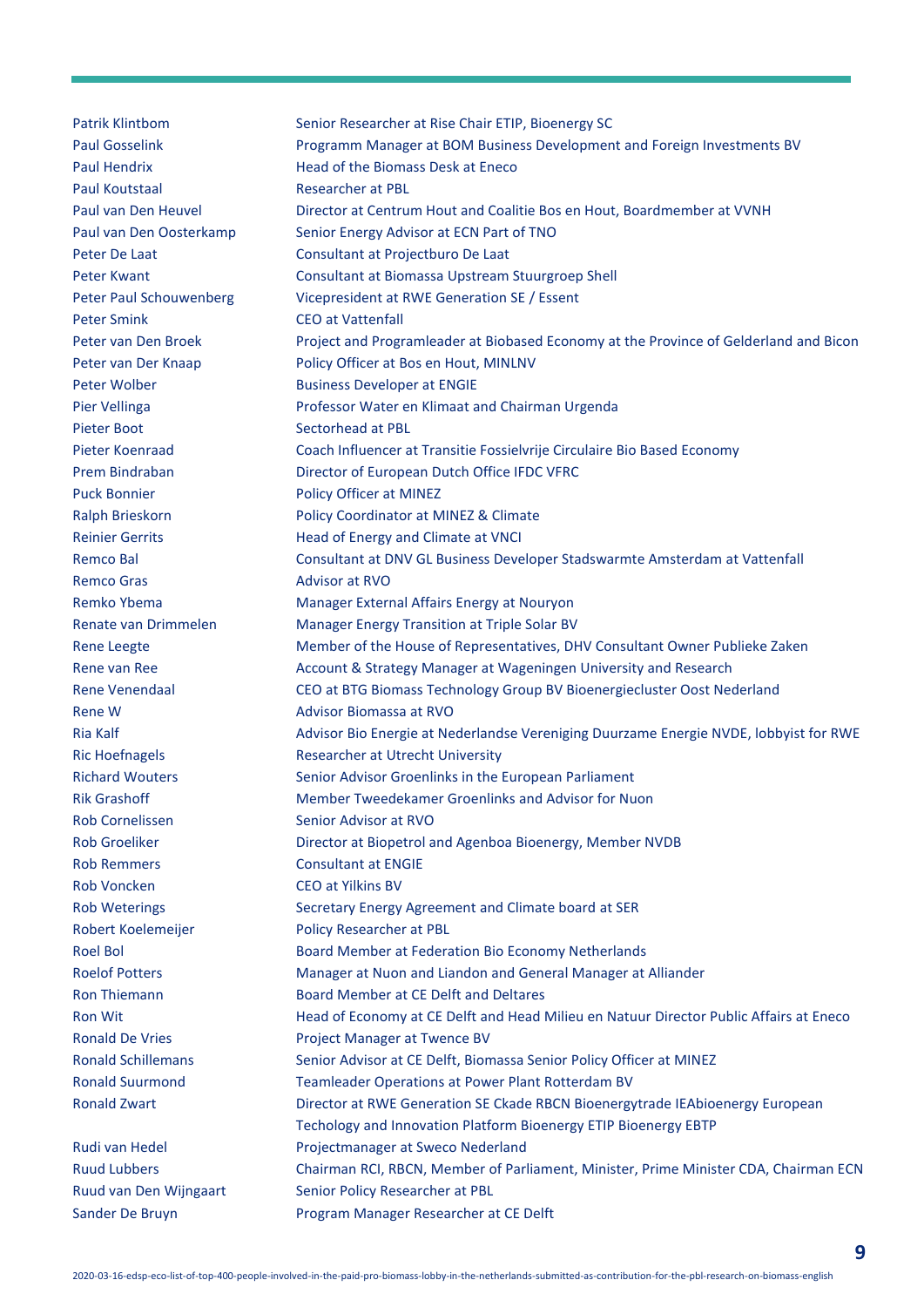Sander Lensink Scientist at ECN Part of TNO Sander Peeters **Advisor at RVO** Sander Wijdeven Coordinator at the Dutch Forest Administration Sandor Gaastra **Director Klimaat en Energie at MINEZ** Sanne Heijnen Senior Advisor International Supply Chains at Schuttelaar en Partners Sergio Rios **Project Manager Bio Processes at TNO** Sible Schone **Advisor at Hier Klimaatbureau** Silvan De Boer Senior Business Developer New Energy at Eneco Sjaak van Loo Manager at ECN Part of TNO Sofie De Regel Researcher at Vito Sonja Kruitwagen Head at PBL Stephan Slingerland Consultant at CE Delft and Senior Advisor at PBL Steven De Bie Consultant at Steven De Bie Consultancy Stijn Santen Sussex Senior Business Advisor at EBN BV Susanne van Suylekom Project manager Stakeholders at Vattenfall Sven Sielhorst Systems Director at Sai Platform Taco Douma Director at RWE Generation SE / Essent Teo Wams Director at Natuurmonumenten Teun Bokhoven Chair at TKI Urban Energy and NVDE Theo Potma **Director at CE Delft** Thomas Lyse Director at Orsted and Sustainable Biomass Program SBP Board Member Thorsten Wege Unitmanager Ministerie van Infrastructuur and Waterstaat Thuy Mai Moulin Researcher at Utrecht University Tijs Lammens Senior Process Engineer at BTG Bioliquids Timo Gerlagh **Advisor Bioenergy at RVO** Tjasa Bole Rentel Bioenergy Programme Manager at World Wildlife Fund (WWF) Tjerk Wagenaar Natuur en Milieu and Springtij Renewables and Environment and Director at Eneco Tom Bakkum Director at Climate Kic Benelux Tom van Der Lee Member of the Dutch Parliament Groenlinks Ton Runneboom CEO at Cellicon BV Platform Groene Grondstoffen Ton van Dril Senior Scientist at ECN Part of TNO Ton Voncken **Director Voncken and Projecten TKI** Tonny Stoltenborg Owner at Projectbureau Energie Duurzaam Vincent Lokin Arboribussilva and Dagelijks Bestuur at Waterschap De Dommel and Coalitie Bos and Hout Walter Ruijgrok Manager Markets and Environment at Energie Nederland Wiert-Jan de Raaf Program Manager and Secretary Board RCI, APPM Consultant Manager Eneco Wilco van Der Lans Business Development Manager at Port of Rotterdam Will Gardiner **CEO Drax Group Energy Company and Sustainable Biomass Program SBP Board Member** Willem De Beaufort Advisor and boardmember at de Bosschap and Federatie Particulier Grondbezit FPG Willem Huntink Program Manager at EMT Biobased at the Province of Gelderland Willem Meijers Senior Accountmanager at Nationaal Groenfonds Wim Bles **Product Developer Biomass Products at the Dutch Forest Administration** Wim De Jong Senior Advisor at Twence BEON Wim Mans **Owner of Innoforte** Wim Sinke TKI Urban Energy Board Member and Scientist at ECN Part of TNO Wim Turkenburg Professor and former Director Copernicus Institute (UU) and lobbyist for RWE / Essent Wim van Sluis Chairman of the Board of Deltalings, Associatiate at Abengoa, Neste Oil, Biopetrol, etc. Wim Voogd Projectmanager Strategisch Advisor Energie and Warmte Transitie at Over Morgen Wim Wolters **Director at ENGIE** Winand Smeets Projectleader at PBL Wolter Elbersen Senior Researcher at the Wageningen University